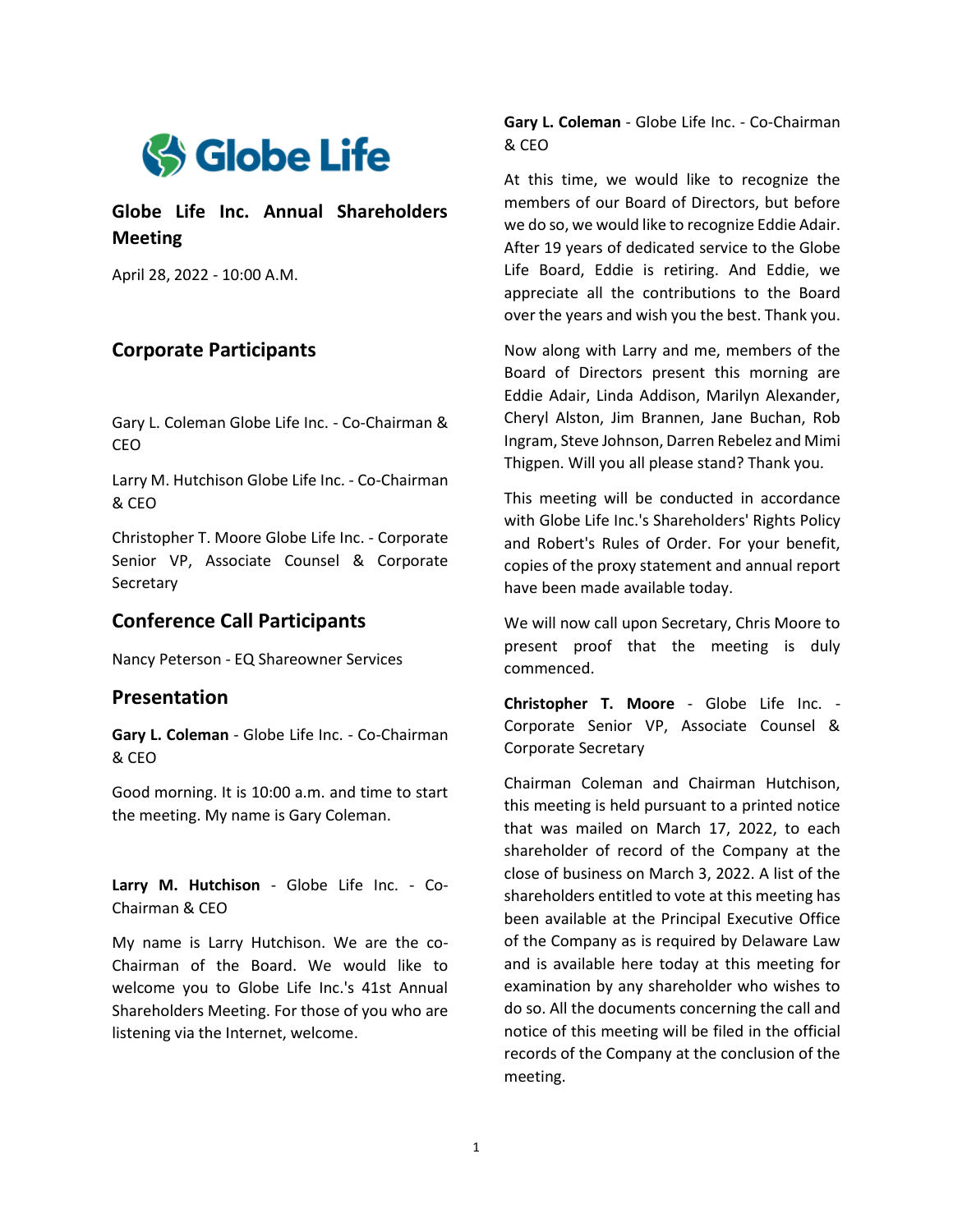The count of shares immediately preceding commencement of this meeting indicated that approximately 89.5% of the outstanding common stock of the Company is represented today either in person or by proxy.

**Gary L. Coleman** - Globe Life Inc. - Co-Chairman & CEO

Thank you Chris. I declare that a quorum is present and the meeting is open for business. The minutes of last year's meeting are available. If anyone would like a copy, please contact Chris at the Company's Principal Executive Office.

As stated in the proxy statement, we have 3 proposals subject to shareholder vote. The first proposal is that the Board recommends the election of Linda Addison, Marilyn Alexander, Cheryl Alston, Mark Blinn, James Brannen, Jane Buchan, Larry Hutchison, Rob Ingram, Steve Johnson, Darren Rebelez, Mimi Thigpen and myself to serve on the board for a term of 1 year.

I will now call on Chris to nominate the directors.

**Christopher T. Moore** - Globe Life Inc. - Corporate Senior VP, Associate Counsel & Corporate Secretary

Chairman Coleman and Chairman Hutchison, I hereby nominate for election as directors of the Company: Linda L. Addison, Marilyn A. Alexander, Cheryl D. Alston, Mark A. Blinn, James P. Brannen, Jane Buchan, Gary L. Coleman, Larry M. Hutchison, Robert W. Ingram, Steven P. Johnson, Darren M. Rebelez and Mary E. Thigpen to serve for terms expiring on the date of the Annual Meeting of Shareholders of the Company in 2023, with all to serve until their respective successors are duly elected and qualified.

**Gary L. Coleman** - Globe Life Inc. - Co-Chairman & CEO

Is there a second?

### **Unknown**

Second.

**Gary L. Coleman** - Globe Life Inc. - Co-Chairman & CEO

Thank you. We have a second. Are there any other nominations? No? The nominations are declared closed.

**Larry M. Hutchison** - Globe Life Inc. - Co-Chairman & CEO

Next is the proposal for ratification of independent auditor for the fiscal year 2022. Deloitte & Touche has served as the Company's independent auditor for the fiscal years 1999 to 2021. The Audit Committee has appointed Deloitte & Touche as the Company's independent auditor for the year 2022 and recommends the shareholders approve this appointment. Joining us today from the firm is partner, Kristen Garner. If you would, please stand. If you have any questions to ask her, please contact her after the meeting. I will call upon Chris to make the formal motion.

**Christopher T. Moore** - Globe Life Inc. - Corporate Senior VP, Associate Counsel & Corporate Secretary

Chairman Coleman and Chairman Hutchison, I move the ratification and approval of the appointment of Deloitte & Touche LLP as the independent auditor of the Company and its subsidiaries for the year 2022.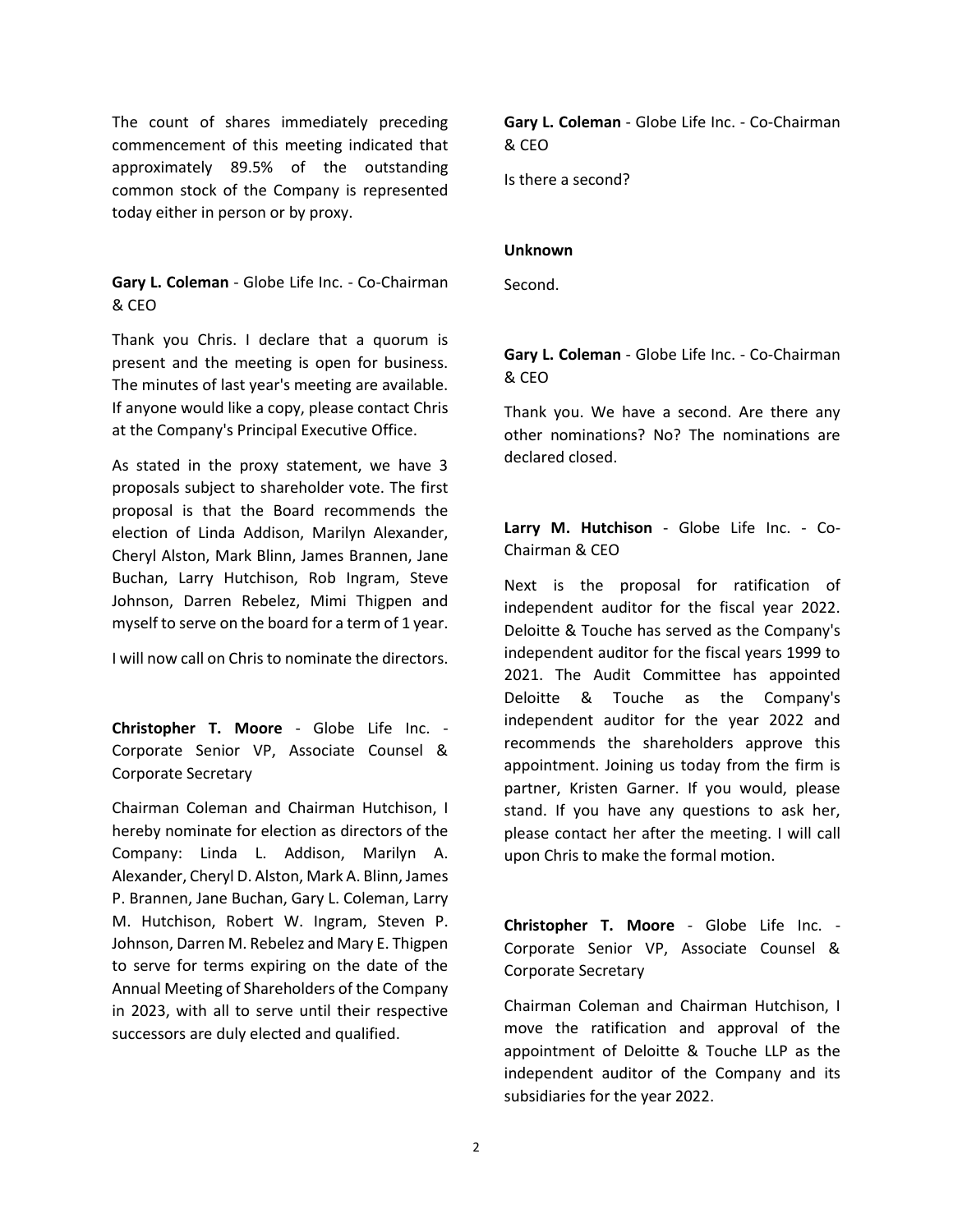**Larry M. Hutchison** - Globe Life Inc. - Co-Chairman & CEO

Is there a second?

### **Unknown**

Second.

### **Gary L. Coleman** - Globe Life Inc. - Co-Chairman & CEO

Thank you. The third proposal relates to an advisory and non-binding vote on the 2021 compensation of the Company's named executive officers as set out in the Company's Proxy Statement for the 2022 Annual Meeting of Shareholders.

I will now call upon Chris to make the formal motion.

**Christopher T. Moore** - Globe Life Inc. - Corporate Senior VP, Associate Counsel & Corporate Secretary

Chairman Coleman and Chairman Hutchison, I move adoption of the following resolution: Resolved that the Company's shareholders hereby approve on an advisory basis the compensation of the named executive officers as disclosed in the Company's Proxy Statement for the 2022 Annual Meeting of Shareholders, pursuant to the executive compensation disclosure rules of the Securities and Exchange Commission, which disclosure includes the Compensation Discussion and Analysis, the compensation tables and related compensation disclosures.

**Gary L. Coleman** - Globe Life Inc. - Co-Chairman & CEO

Is there a second?

### **Unknown**

Second.

**Larry M.Hutchison** - Globe Life Inc. - Co-Chairman & CEO

Thank you. If there are any shareholders who have not voted and wish to vote at this time, please raise your hand, you will receive a ballot.

(Voting)

**Larry M. Hutchison** - Globe Life Inc. - Co-Chairman & CEO

If there are no ballots to be collected, I declare the voting closed and ask Nancy Peterson, the representative from our stock transfer agent EQ, to give us a tally.

### **Nancy Peterson** - EQ Shareowners Services

Chairman Coleman and Chairman Hutchison, the ballots have been counted and more than a majority of the voting stock of the Company represented in person or by proxy at this meeting have been voted for the election of each of the director nominees and for the ratification of the appointment of Deloitte & Touche LLP as the independent auditor for the Company for the year 2022. On a non-binding advisory basis, a majority of shareholders voted to approve the 2021 compensation of the Company's named executive officers in the proxy statement.